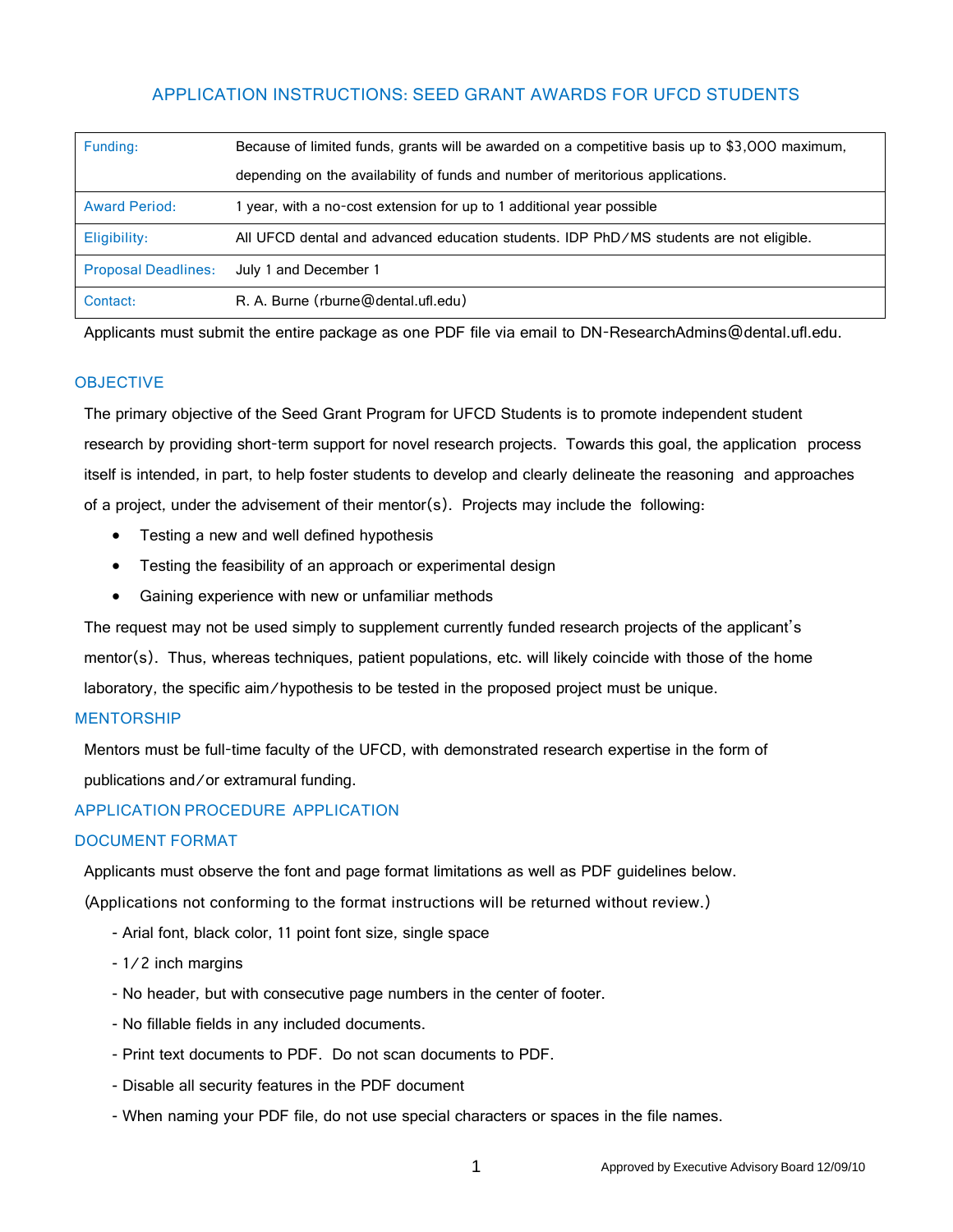### APPLICATION CONTENTS:

Applications must be prepared according to the following application template. Applications that do not conform to these instructions will be returned to the applicant without review.

#### Cover Page (1 Page)

Student: First, Middle & Last Name, Position/Title, Department, Phone, Fax & Email Mentor:

First, Middle & Last Name, Position/Title, Department, Phone, Fax & Email Descriptive Title of Project: (14 words or less)

Start Date and Ending Date: (The maximum project period is one year.)

Total Amount Requested: (The maximum amount of funding is \$3,000.)

Co-Investigators (Faculty and Student): Name, Position/Title, Department, Phone, Email

#### Mentor's Letter of Support

Mentors must provide a letter of support for a student's application indicating their commitment to guide the student through the funded research training and to ensure the student puts forth the time and effort indicated. Also provide statements regarding the originality of the work proposed, your general plan for interacting with the student and evaluating progress (frequency and method, such as one-on-one supervision and/or lab meetings), and your expectations for student independence in conducting the work.

Finally, indicate that you will ensure the student submits a Final Report as described below.

#### Investigators'Information

- On a separate page for each Investigator (including the student applicant) include the following information:
- 1) Name
- 2) Role on the project (Student, Mentor, Co-Investigator)
- 3) Effort (1-100%). The student applicant must also include a description of how and when time will be allocated for him of her to conduct the study.
- 4) Publications for the last five years. Please include titles.
- 5) Current funding (Include source, title, role on project, total yearly amount, inclusive dates of funding, percent effort, and a brief description of the specific aims).
- 6) Current requests for funding under review. (Include source, title, role on project, total yearly amount, inclusive dates of funding, percent effort, and a brief description of the specific aims).

### Itemized Budget

- 1) Salary: No more than \$500 total may be allocated to salaries other than faculty or the student. For example, salary may be requested for technical assistance necessary to help carry out the study. Clearly justify all salary requested.
- 2) Equipment: No more than \$500 can be allocated to equipment. Clearly justify any equipment requested.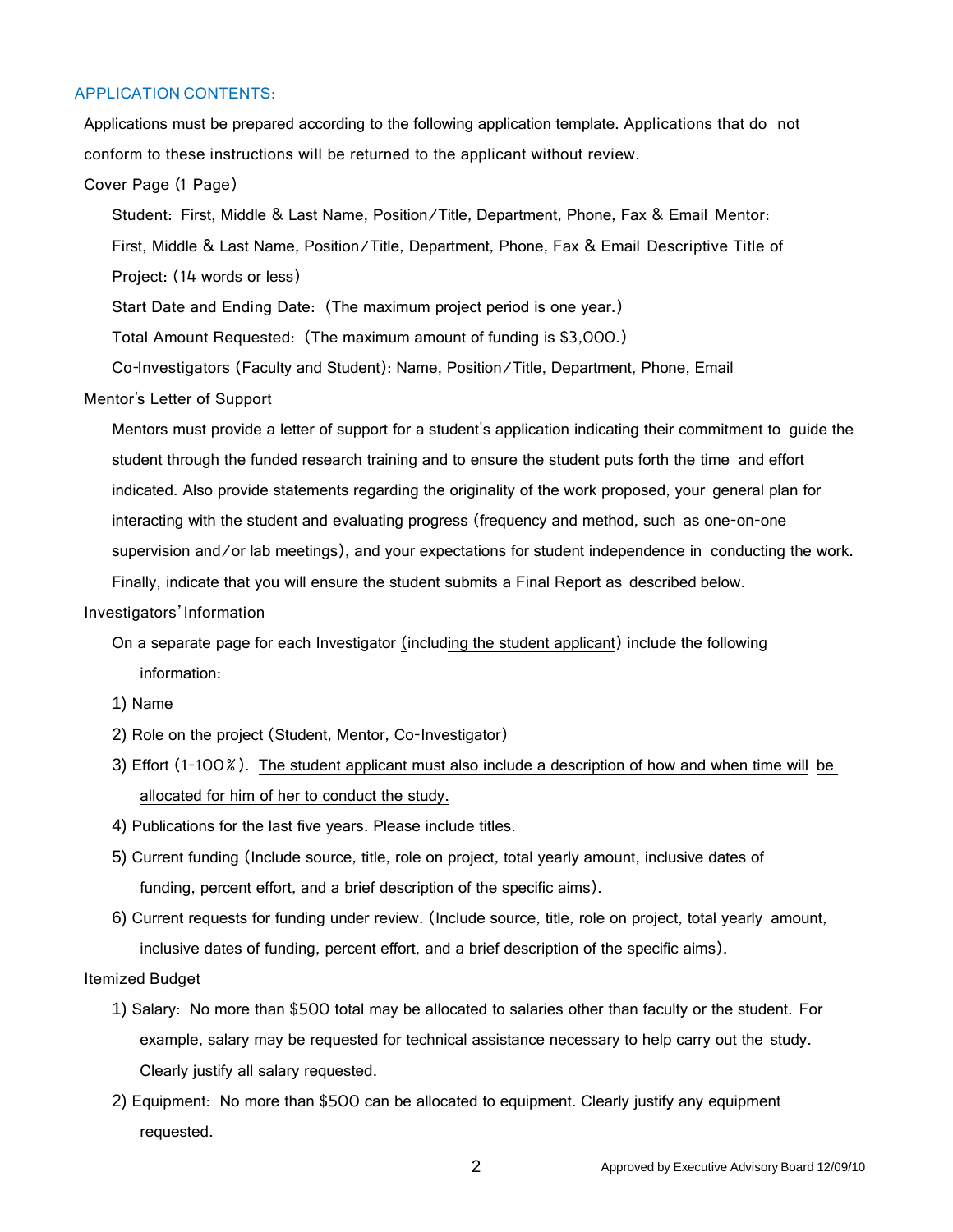- 3) Supplies: Provide a list different types of supplies (e.g., chemicals, culture media, etc.).
- 4) Other (e.g., analytical services, patient/recruitment costs, travel funds to a scientific meeting)
- 5) Total funds required.
- 6) Total funds requested.
- 7) If the required funds are more than the funds requested, list the source of the additional funds.

Research Plan (5 Pages Maximum)

- Graphs, diagrams, tables, charts and photographs must be in the body of the application. No appendix material may be submitted.
- 1) Specific Aims
- 2) Background and Significance
- 3) Preliminary Studies
- 4) Research Design and Methods
- 5) Timeline for completion of each component of the project

IRB or IACUC Information (For Studies Requiring IRB or IACUC approval ONLY)

If clinical studies are proposed, information is needed on the availability and appropriateness of study populations, the utilization of minorities and women as study subjects, and the provisions for the protection of human subjects. Animal study assurances must be provided with regard to the humane treatment of animals. Provide all appropriate information as defined and in the format described in the NIH SF424 guidelines.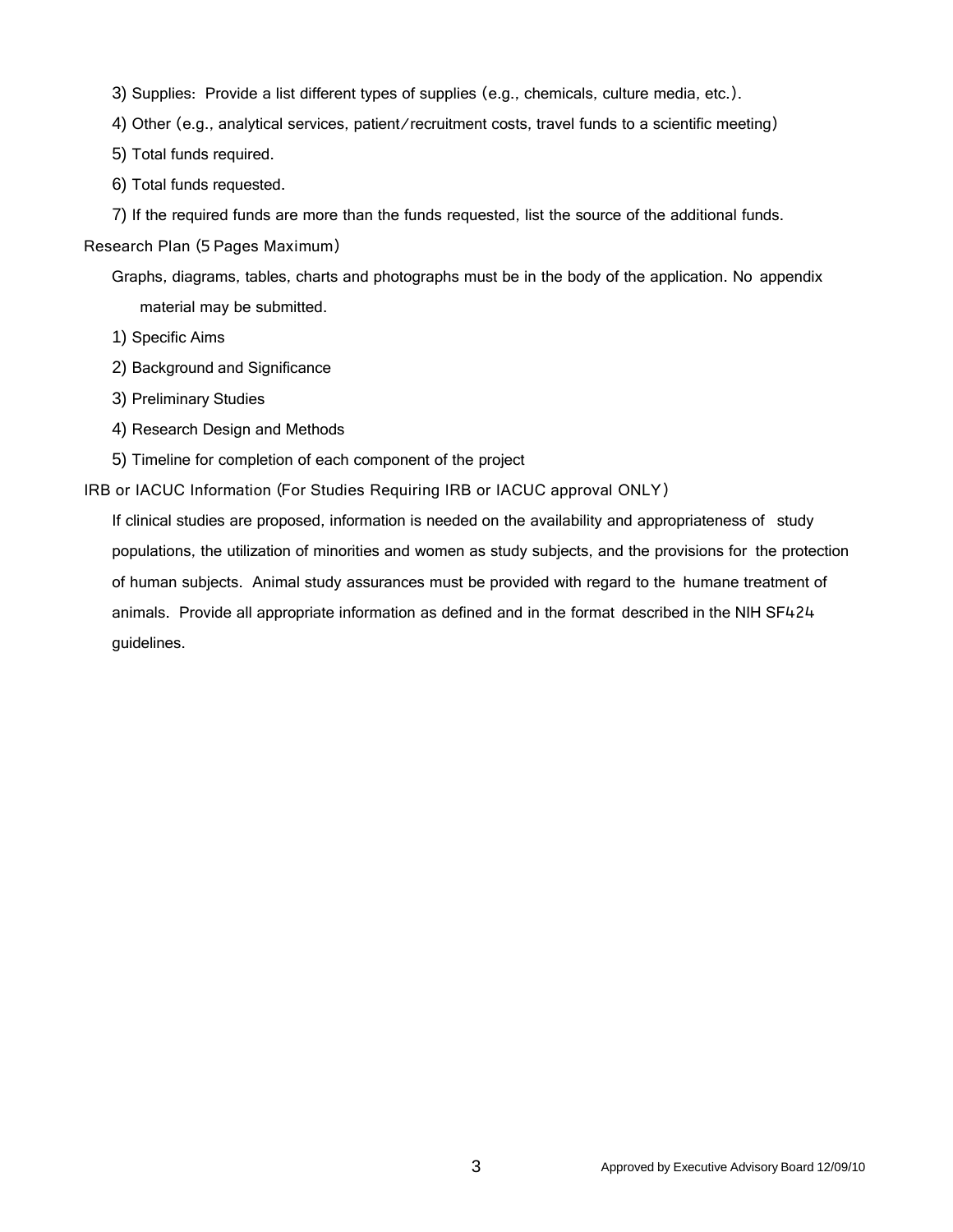# REVIEW CRITERIA

The Research Committee of the College of Dentistry will review all applications within the two-week period following each submission deadline. Major factors considered in the evaluation of an application include:

- the project's significance
- the project's originality
- feasibility, based on the experimental design and efforts indicated
- qualifications of the mentor and the student
- adequacy of the facilities
- appropriateness of the budget

# RECEIVING AN AWARD

A proposal selected for funding is required to have all applicable approvals/certifications entered into PeopleSoft and routed for appropriate approvals/signatures. All documentation will then be sent to the College of Dentistry Office of Research (OR) for award processing. The OR will then submit a request to the Division of Sponsored Research (DSR) to establish an account for the project. The seed grant awards are monitored by UFCD, DSR, Contracts and Grants and the PI's department.

### AWARD GUIDELINES

- Seed Grants are funded for one year.
- A one-year no cost extension is possible if requested at least 1 month in advance of the last day of funding. In justifying an extension the following information is necessary: (1) an explanation of why the work was not performed in the time proposed, (2) a research plan for completing the project, and (3) an explanation of how the remaining funds will be expended. The extension request should be brief but specific.
- Any funds remaining in the seed grant account will be returned to the Dean's office at the end of the funding period.
- All UF policies related to IRB or animal use will be strictly enforced. No funds will be released until proper documentation of approval is provided to the Office of Research.
- Notify the Research Committee if there is a drastic change in work scope that would affect the outcome of the project or necessitate re-budgeting.

### FINAL REPORT

The Principal Investigator of any funded grant proposal is required to submit a final report within two weeks after the end of the grant period. The report should describe:

• The title, student and mentor names, the award amount and award dates.